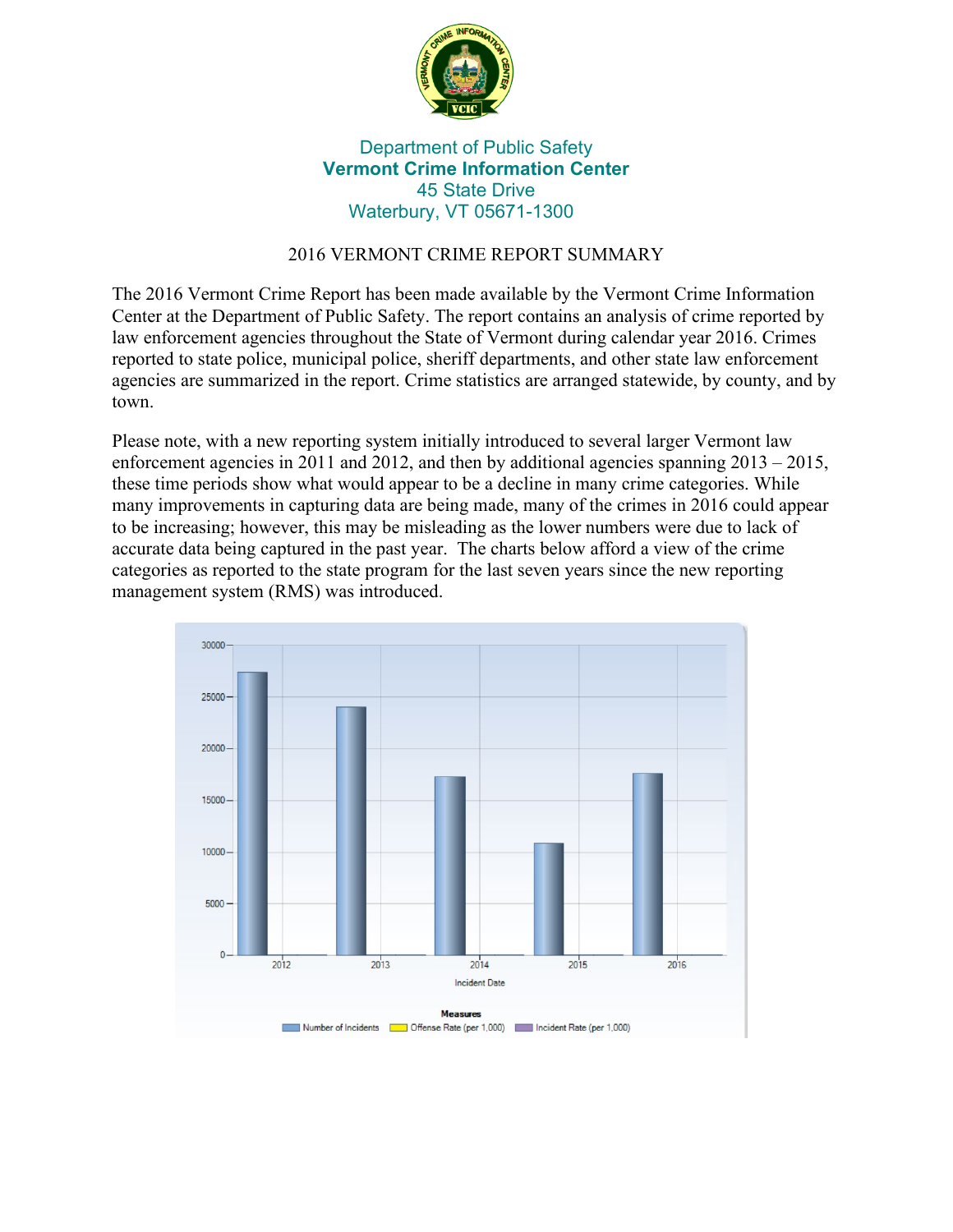#### **Total Crime**

The Crime Report indicates that the total number of reported Group "A" and Group "B" crimes in 2016 increased by 28.1% from 2015.

In 2016, reported Group "A" crimes increased by 62.3% when compared to 2015 and reported Group "B" crimes increased by 3.4%. Group "A" crimes are considered crimes that are more serious and are counted whenever a complaint is received by law enforcement. Group "B" crimes are a group of eleven less serious crimes, which are only reported when an arrest is made. Of the Group "B" crimes there was a noted increase in Bad checks by 8.7% and Trespass of Real Property by 7.6%.

#### **Crimes Against Persons**

Reported crimes committed against persons increased by 1.8% from 2015. Reported Aggravated Assault increased by 18.2% from 468 to 553 and reported Forcible Rape crimes decreased 11.7% from 154 to 136. Additionally, reported Forcible Fondling crimes decreased 12.8% from 78 to 68.

Of crimes against persons, there was a notable increase in Sex Assault with an Object of 50%.

The overall number of crimes against persons reported to the state program increased during 2016 the two most notable are; Kidnapping increasing from 66 to 96, and Murder increasing from 11 to 14. The increases in both of these crimes could be due in large part to trainings held to educate on definitions of Offenses and the necessity of timely reporting.

Based on reported data 3,354 individuals were victims of crimes against persons in Vermont in 2016; 141 of the victims were law enforcement officers. This increase is due to the capturing of assaults on Law Enforcement personnel via the RMS systems. Fifty-three percent of victims of crimes against persons were women; this is down 1% from 2015. Men and women in the age group 21- 29 were more frequently the victims of violent crime than any other age group. Victims under the age of 10 years old were the least likely to be victims of violent crime. In 79% of crimes against persons where defendant/victim relationship information was known the defendant was an acquaintance, intimate partner or family member of the victim. This number is down 3% from 2015. In approximately 97% of the violent crime incidents, the victim received either no injuries or minor injuries. Dangerous weapons including firearms were used in 8.82% of crimes involving a victim; this number is down 2.18% from 2015. Approximately 54% of crimes against persons in Vermont occurred in residences, which makes the home the most frequent location for these types of incidents. Highways or roads and commercial locations are the second most frequent locations for crimes against persons.

Domestic violence incidents involving intimate partners that were reported to the state program increased by approximately 1.25% with 905 incidents during 2016 versus 874 in 2015. The majority of domestic violence crimes involve simple assaults (66.1%) and aggravated assaults  $(19.1\%)$ .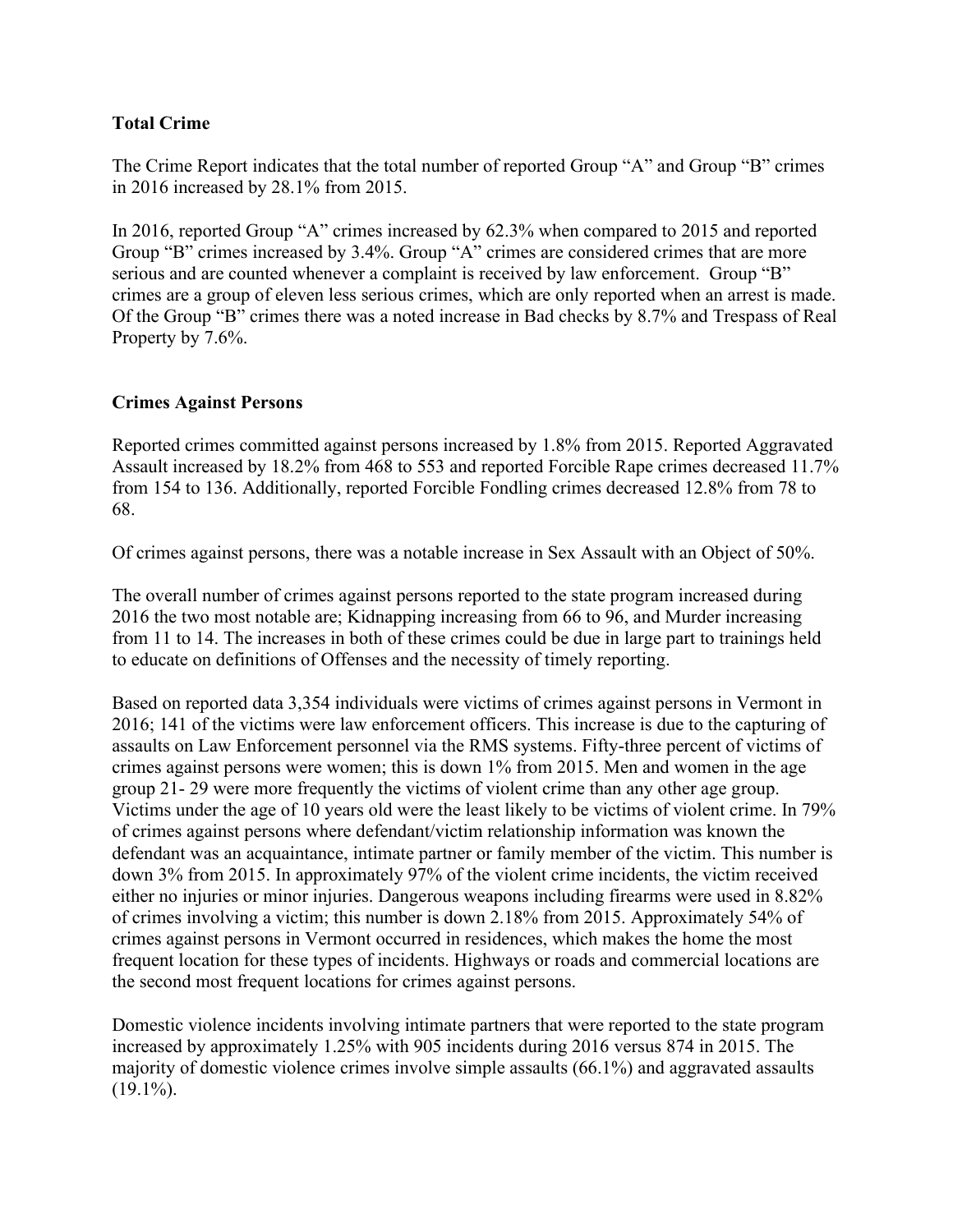## **Property Crime**

Overall reported property crime in Vermont increased by 84.6% in 2016. This increase is due in large part to the updates to the newer reporting system that is now used by a number of law enforcement agencies. Residences remain the top target at 73.1% and of the reported burglaries, 56% reported forced-entry, which requires the burglars to enter the target buildings by damaging a point of entry to gain access. The majority of the reported residential burglaries are occurring between 12N and 4:00P.M.

Larceny/Theft saw a marked increase of reported incidents during 2016, due in large part to the previously mentioned newer reporting system and the updates done to capture more of the NIBRS data required by the FBI. Within this category, increases are most notable in Larceny/Other 186.4%, Theft of Coin-Operated 150% and Pickpocketing 128.6%. Discount and Department Stores were the most frequent targets for shoplifting incidents at 33.4%, which is a decrease of (6.9%) from 2015, followed by grocery stores at 25.2%, convenience stores at 13.4% and specialty stores at 12.3%. The most common monetary assessments of shoplifting incidents involved values of \$500-\$4999 attributing to 42.8%. The highest percentage of reported stolen property 21.7% was classified as Merchandise. Some commonly stolen items included Bicycles 2.8%, Money 8.2% and Tools 5.4%.

In Vermont the total property loss in 2016 due to criminal activity reported to law enforcement agencies statewide was \$9,703,815.00 a \$556,990.00 increase from 2015. Reported Theft accounts for the largest single monetary loss at \$6,086,613.00 million, followed by burglary at \$2,209,302.00 million and destruction of property/vandalism \$1,925,425.00 million.

The increases noted above is due to the updates to the newer reporting software now capturing most of the property crimes.

# **Drug Crime**

Reported Drug crime increased 71.1% from 1017 incidents in 2015 to 1740 incidents in 2016. In 2016, there was a notable increase in Crack/Cocaine reported crimes; reported incidents went from 50 to 162, a 224.0% difference, and Meth/Amphetamines increase from 10 to 35, a 205.0% increase. The biggest increase was Opium reported incidents up from 1 to 8, a 700% increase.

Other major categories of drug crimes include a reported decrease in Morphine (25.0%), and in Unknown Drug types reported a decrease of (7.9%) of drug cases.

Reported incidents involving over three drug types showed an increase of 100.0% during 2016, up from five in 2015 to ten in 2016. There was also a 112.2% increase in the reported incidents involving Heroin. Some examples of drugs that may be classified in the 'other' categories include (but are not limited to) Ecstasy and various prescription drugs such as Oxycodone and Valium.

## **National and Regional Comparisons**